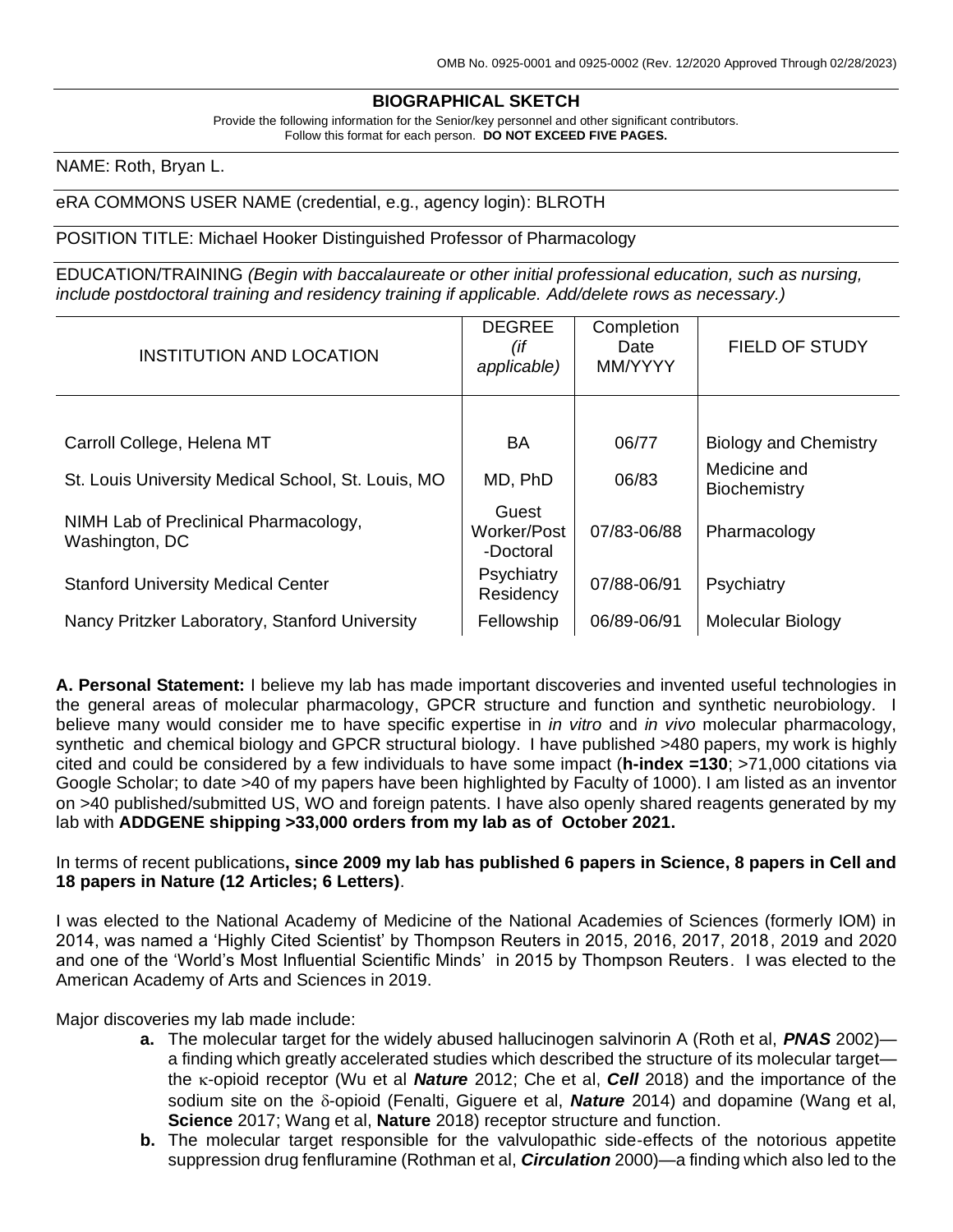discovery of other approved medications with this life-threatening side-effect (Roth *NEJM* 2007) and the structural determination of serotonin receptors (Wacker et al, *Science*, 2013). Recently my lab solved the structures of hallucinogens in complex with human serotonin receptors (Wacker et al, **Cell** 2017; Kim et al, **Cell** 2020)

**c.** The 'hidden' pharmacology of approved drugs (Roth et al *Nature Rev Drug Discov* 2004; Keiser et al, *Nature* 2009) which has led to a novel cheminformatics approach to design multi-target ligands *de novo* (Besnard et al, *Nature* 2012). This led, for instance to the identification of topoisomerase inhibitors as potential therapeutic agents for Angelman's Syndrome (Huang et al, *Nature* 2012) and to the discovery of novel allosteric modulators for orphan and pharmacologically 'dark' GPCRs (Huang et al, *Nature* 2015).

Ongoing projects I wish to highlight include:

U24 DK116195 Roth and Shoichet (MPI) 2017-2023 **Scalable technologies for illuminating the druggable GPCR-ome**

RO1MH112205 Roth and Shoichet (MPI) 2016-2021 **Molecular details of psychoactive drug actions.**

R37DA045657 Roth (PI) 2018-2028 (MERIT Award) **Mechanistic insights into LSD actions at 5-HT2A serotonin receptors**

# **B. Positions, Scientific Appointments, and Honors**

### **Positions and Employment**

2007-present. Appointment as the Michael Hooker Distinguished Professor of Protein Therapeutics and Translational Proteomics, UNC School of Medicine.

2006-present Professor of Pharmacology, University of North Carolina Chapel Hill Medical School with Joint Appointment in Chemical Biology and Medicinal Chemistry and Director in Program in Translational Proteomics, UNC-Chapel Hill.

2003-2006 Professor of Biochemistry Case Western Reserve University School of Medicine with secondary appointments in Psychiatry, Oncology and Neurosciences

2001 Change of Tenure to Department of Biochemistry, Case Western Reserve University School of Medicine 2000 Award of Tenure, Department of Psychiatry, Case Western Reserve University

1992-2001 Associate Professor, Department of Psychiatry, Case Western Reserve University School of Medicine

1991-1992 Assistant Professor, Department of Psychiatry, Case Western Reserve University School of Medicine 1988-1991 Fellow, Nancy Pritzker Laboratory of Molecular and Developmental Neurobiology Stanford University (Roland Ciaranello)

1984-1988 Principal Investigator, Naval Medical Research Institute, Bethesda, MD (Fulfillment of military obligation)

1983-1986 Guest Worker, NIMH-Laboratory of Preclinical Pharmacology (Erminio Costa)

1977-1983 Graduate Research Assistant, St. Louis University Department of Biochemistry

### **Other Experience and Professional Activities:**

**Editorial Boards:** Journal of Biological Chemistry (2001-2006); Molecular Pharmacology (2006-); Journal of Pharmacology and Experimental Therapeutics (1998-); Medicinal Chemistry Research (1996-2010); Journal of Neurochemistry/Handling Editor (2000-2007); Associate Editor Pharmacology and Therapeutics (2000-2006); Psychopharmacology (1998-); Neuropsychopharmacology (1999-2002; 2009-2012); Journal of Receptors and Signal Transduction Research (2002-2010); Associate Editor Journal of Pharmacology and Experimental Therapeutics (2005-2011); Guest Editor PNAS (2009); Faculty of 1000 Biology (2010-present); Deputy Editor Journal of Clinical Investigation (2014-2017); American Journal of Psychiatry (2019-); Executive Editor, Biochemistry (2020-)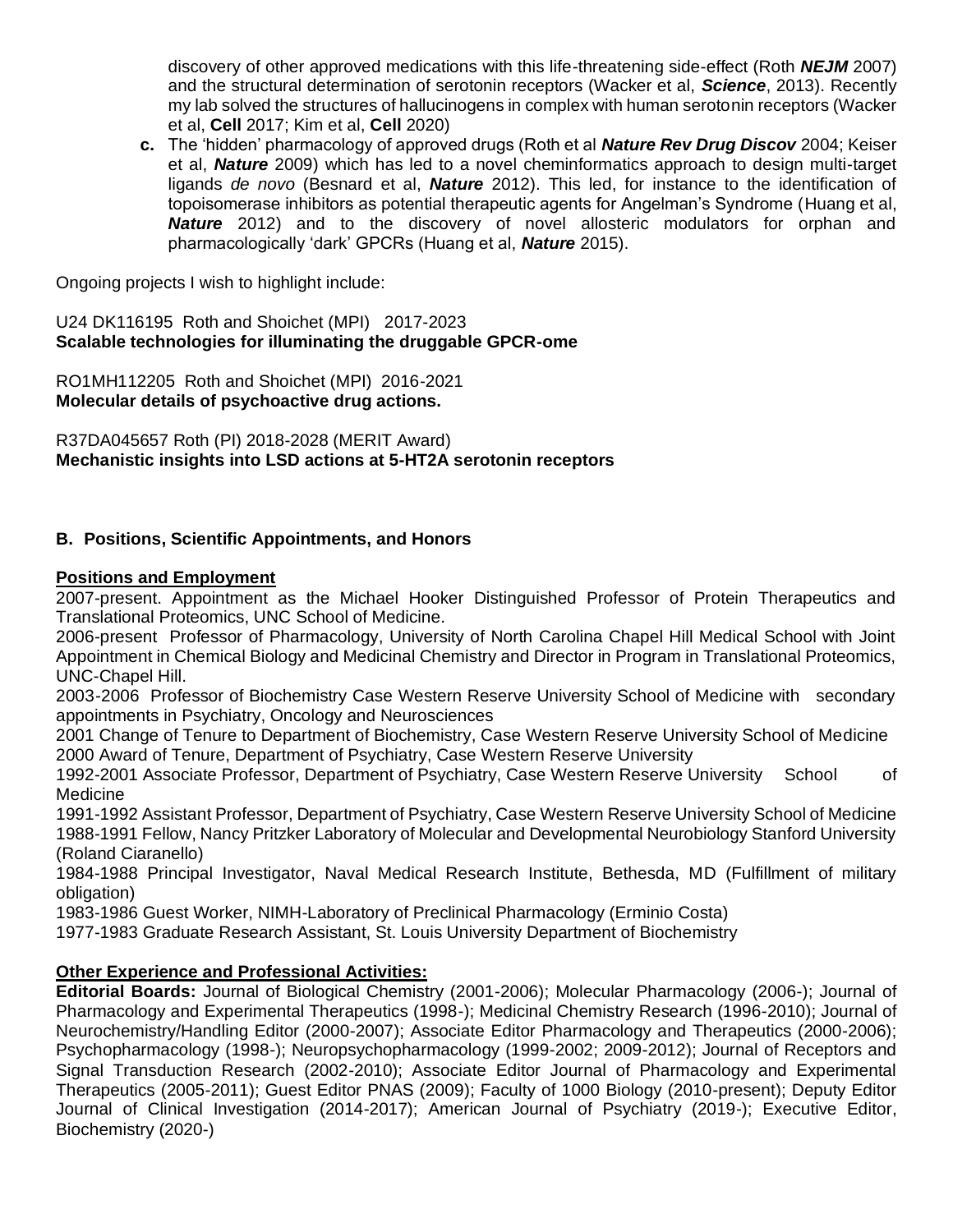**National and International Service:** National Advisory Mental Health Council (NAMHC) 2021- **;**Brain Initiative Working Group (2020-\_; Scientific Advisor, NIH Neurotherapeutics Blueprint Initiative (2011-2014); Scientific Advisor Molecular Libraries Screening Center Networks (2006-2009); NIMH Treatment Units for Neurocognition in Schizophrenia (TURNS)-SOU Member (2004-2009); NIMH Methods to Improve Cognition in Schizophrenia (MATRIX) Consultant; International Brain Research Organization (IBRO) Program Committee (2005); National Alliance for Research in Schizophrenia and Depression (NARSAD) Scientific Advisory Board 2004- present; Regular Member, American College of Neuropsychopharmacology (ACNP) 2004-2013; Society for Neurosciences Program Committee (1995-1998); **Regular member of NIH Study Sections**  (Neuropharmacology/Neurochemistry 1996-1997; MCDN#5 1998-2005; MNPS 2006-2009); **Chairman:** Molecular Libraries Screening Centers Review Committee (MLSCN) 2004; **Chairman:** Molecular Libraries HTS Assay Review Group (2005-2007; 2010); **College of CSR Reviewers** (2010-2012). Large number of ad hoc, special study section and Board of Scientific Councilors (NIMH, NINDS) reviews.

# **Honors and Awards:**

- National Academy of Medicine of the National Academies of Science; 2014-present
- American Academy of Arts and Sciences; 2019-present
- *Presidential Special Lecture,* Society for Neurosciences 2018
- IUPHAR Analytical Pharmacology Lecture 2018
- NIH MERIT Award (2018-2028; NIDA)
- Goodman and Gilman Award in Receptor Pharmacology–ASPET 2016
- Chemistry and Pharmacology of Drug Abuse Award, 2019 (Society for Chemistry and Pharmacology of Drug Abuse)
- Thompson Reuters Highly Cited Scientist 2016, 2017, 2018, 2020 (Pharmacology)
- Thompson Reuters Highly Cited Scientist 2015, 2017, 2018, 2019, 2020 (Biology and Biochemistry)
- Thompson Reuters 'World's Most Influential Scientific Minds' 2015 (Top 1% of citations)
- PhRMA Foundation Excellence in Pharmacology Award 2011
- NARSAD Distinguished Investigator Award 2008
- Michael Hooker Distinguished Professor, UNC Chapel Hill 2007-present
- Heffter Research Institute Award for Outstanding Basic Science Research, 1999
- Past named Lectures and other awards: Jack Green Lecture (2021; Mt. Sinai School of Medicine); Keynote Lecture, Cannabinoid Gordon Research Conference (2021), Aghajanian Lecture (2021; Yale), Ruth K. Broad Seminar (2021; Duke); Narahashi Lecture (2020; Northwestern University); CR Stephen Lecture (2020; Washington University); Schooler Lecture (Baylor, 2019); Elaine Sanders-Bush Lecture (2019; Vanderbilt); TK Lecture International Cannabinoid Research Society (2019; Washington DC); Erminio Costa Memorial Lecture (2019; UIC); Harlen Wood Lecture (2018; Case Western Reserve University Medical School); Robert E Olsen Lecture (2018; St. Louis); Inaugural Elliot Saul Vesell Visiting Professorship (Penn State, Hershey Medical School; 2017); Sigma-Aldrich Lecture (2017; St. Louis, MO); Martin Rodbell Memorial Lecture (2107; NIEHS, NIH, RTP); Hugh Arthur Pritchard Memorial Lecture 2016 (U Maryland); Strongwater Endowed Lecture 2016 (Rutgers); Koppanyi Lecture 2015 (Georgetown); Louis T. Goodman Lecture 2015 (OHSU); Philip S. Portoghese Lecture 2015 (Univ Minnesota); Hyman Niznik Memorial Lecture 2014 (GPCR meeting); Swammerdam Lecture 2014; Special Lecturer Society for Neurosciences Annual Meeting 2013; Irving Page Lecture 2010; Lowenthal Lecture 2010; SG Fergusson Memorial Lecture 2006; Chauncy Leake Memorial Lecturer 2005; NARSAD Independent Investigator 1998-2000; Sandoz Investigator (NARSAD) 1993-1994; NARSAD Young Investigator 1992-1994; Dana Foundation Fellowship in Neurosciences (Stanford University) 1989-1991; Phi Beta Kappa 1983

### **C. Contributions to Science**

1. My lab has made major contributions towards understanding the structure and function of GPCRs starting with work begun in the late 1980's when I was a fellow at Stanford. Historically I have focused on the structure and function of serotonin and opioid receptors although we have studied many others (dopamine, smoothened, adrenergic, various orphan GPCRs). Additionally, my lab has also contributed to understanding serotonin receptor functional selectivity/biased signaling. I list a few of the most recent and visible contributions.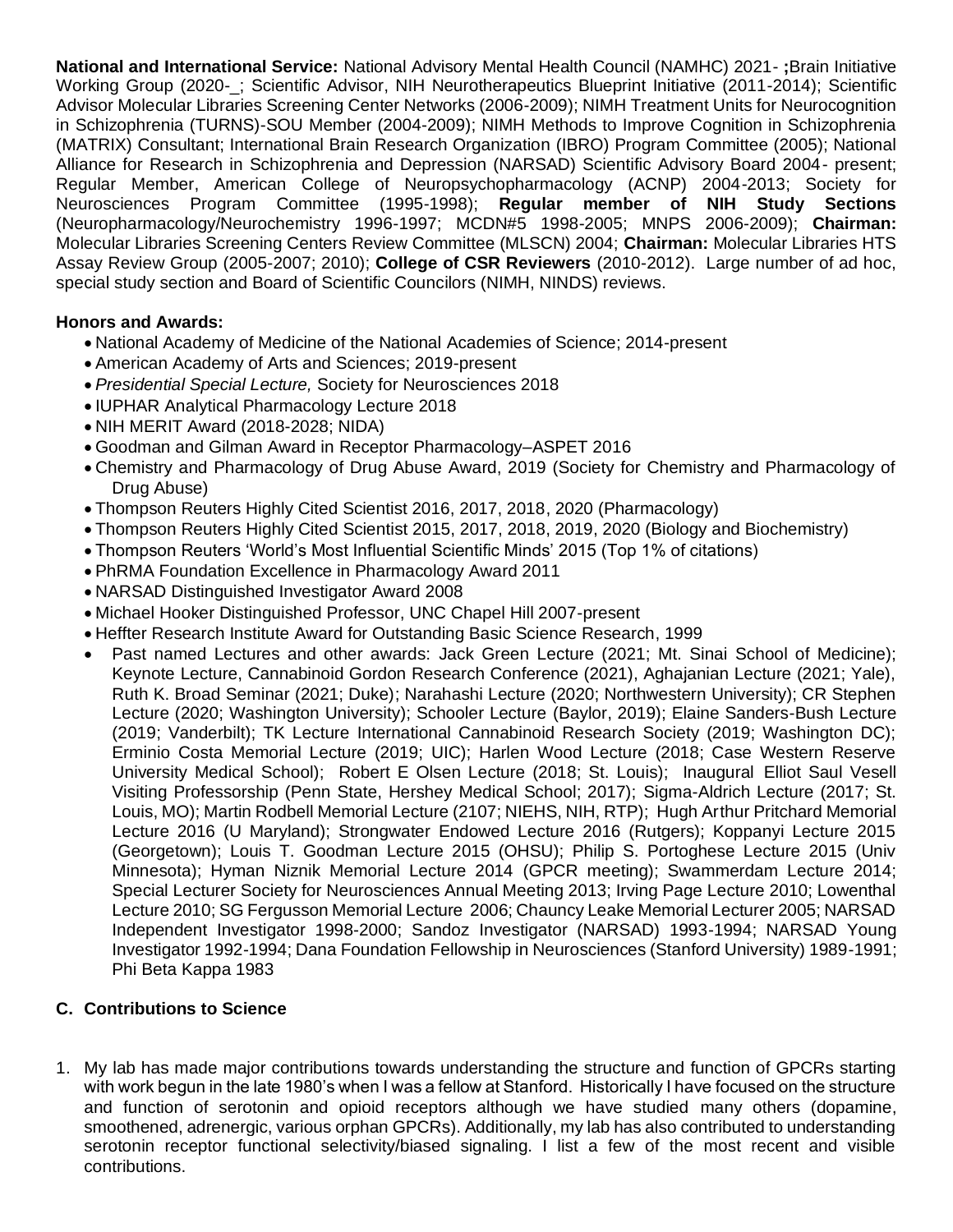- a. Wacker D, Wang S, McCorvy JD, Betz RM, Venkatakrishnan, AJ, Levit A, Lansu K, Schools Z, Che T, Nichols DE, Shoichet BK, Dror RD, and Roth BL: Crystal structure of an LSD-bound human serotonin receptor. **Cell** 168: 377-389*,* 2017 (**Cover**)
- b. Che, T, Majumdar S, Zaidi, SA, Ondachi P, McCovry JD, Wang S, Mosier PD, Uprety R, Vardy E, Krumm BE, Han GW, Lee M-Y, Pardon E, Steyaert J, Huang X-P, Strachan RT, Tribo AR, Pasternak GW, Carroll FI, Stevens RC, Cherezov V, Katritch V, Wacker D and Roth BL: Structure of a nanobody-stabilized active state of the kappa opioid receptor. **Cell** 172: 1-13, 2018.
- c. Wang, S, Wacker D, Levit A, Che T, Betz RM, McCorvy JD, Venkatakrishnan AJ, Huang X-P, Dror RO, Shoichet BK and Roth BL. D4 dopamine receptor high resolution structures template the discovery of selective agonists. **Science** 358: 381-386, 2017*.*
- d. Wang S, Che T, Levit A, Shoichet BK, Wacker D and Roth BL: Structure of the D2 dopamine receptor bound to the atypical antipsychotic drug risperidone. **Nature** 555: 269-273, 2018*.*
- 2. My lab pioneered novel cell-based screening platforms to discover chemical probes and tools for G protein coupled receptors. We have used these platforms alone and in collaboration with many labs and I list some of the more recent high-impact findings to illustrate our capability.
	- a. English JG. Olsen, RHJ, Lansu K, Patel M, White K, Cockrell AS, Sing D, Strachan RT, Wacker D and Roth BL. VEGAS as a platform for facile directed evolution in mammalian cells. **Cell** 178: 748-761, 2019*.*
	- b. Keiser M, Setola V, Irwin J, Laggner C, Abbas A, Hufesein S, Jensen N, Kuijer M, Matos R, Tran TB, Whaley R, Glennon RA, Hert J, Thomas KLH, Edwards DD, Shoichet BK\* and Roth BL\*. Predicting new molecular targets for known drugs. **Nature** 462: 175-181, 2009. PMID: 19881490 *\*BLR and BKS=Co-Corresponding Authors*
	- c. Huang X-P, Karpiak J, Kroeze WK, Zhu H, Chen X, Moy SS, Saddoris KA, Nikolova V, Farrell MS, Wang S, Mangano TJ, Deshpande DA, Jiang A, Penn RB, Jin J, Koller BH, Kenakin T, Shoichet BK\* and Roth BL\*. Allosteric ligands for the pharmacologically dark receptors GPR68 and GPR65. **Nature** 527: 477-48, 2015. PMID: 26704965 *\*BKS and BLR co-corresponding authors*
	- d. Kim, K, Che T, Panova O, DiBerto JF, Lyu J, Krumm BE, Wacker D, Robertson MJ, Seven AB, Nichols DE, Shoichet BK, Skiniotis G and Roth BL. Structure of a hallucinogen activated Gqcoupled 5-HT2A serotonin receptor. **Cell** 2020*.*
- 3. My lab has pioneered large-scale **chemical genetic** approaches to discover, characterize and validate novel molecular targets for therapeutic drug discovery. These have led to many important discoveries only a few of which are listed below.
	- a. Cao, C., Kang, H.J., Singh, I…. Shoichet, BK\*, Fay J\*, and Roth BL\**.* Structure, function and pharmacology of human itch GPCRs. **Nature** (2021). *\*BLR, JF and BKS co-corresponding authors*
	- b. Fenalti G, Giguere PM, Katrich V, Huang X-P, Thompson AA, Cherezov V, \*Roth BL and \*Stevens RC: Molecular control of δ-opioid signaling. **Nature** 506: 191-196, 2014. PMID: 24413399. *\*BLR and RCS=co-corresponding authors*
	- c. Manglik A, Lin H, Aryal DK, McCorv JD, DEngler D, Corder G, Levit A, Kling RC, Bernat V, Hubner H, Huang X-P, Sassano MF, Giguere PM, Lober S, Duan D, Scherrer G, \*Kobilka BK, \*Gmeiner P, \*Roth BL, \*Shoichet BK. Structure based discovery of biased u-opioid receptor analgesics with reduced side effects. **Nature** 537: 185-195 2016. PMID: 27533032 *\*BKK, PG,BLR and BKS Co-corresponding authors*.